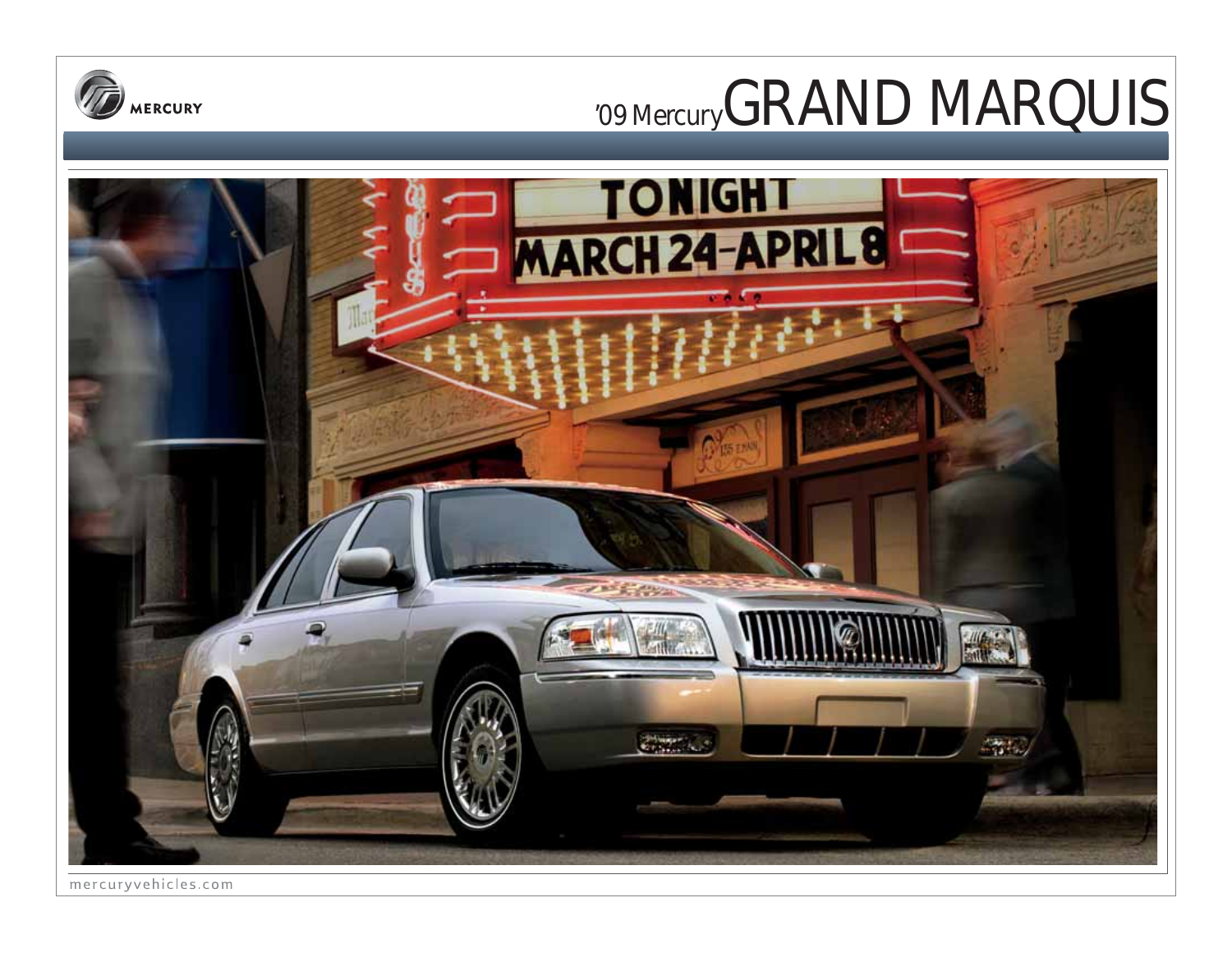

### Flexibility is Power.

With 224 hp and 275 lb.-ft. of torque to lead the way, the 4.6L SOHC V-8 in Grand Marquis is a powerful ally. As is an EPA-estimated 23 mpg<sup>1</sup> on the highway. A Flexible Fuel configuration makes it even more noteworthy by giving you a choice: E85 or gasoline. The 2009 Grand Marquis can run on E85 (85% ethanol/15% gasoline), straight gasoline, or any combination of the 2 – just fill up with your fuel of choice. As you drive, an advanced Powertrain Control Module determines the ethanol/gas mixture and automatically adjusts for optimum performance. Electronic Throttle Control manages all that muscle for smooth shifts from the 4-speed electronic automatic transmission with overdrive.

Sure handling results from an independent front suspension, Watts linkage rear suspension, gascharged shocks and speed-sensitive, variable-assist power rack-and-pinion steering. A rear air suspension makes the already smooth ride of Grand Marquis even more comfortable. For added stability, the 4-wheel disc Anti-lock Brake System helps you maintain control during hard braking, while All-Speed Traction Control improves grip on loose or slippery surfaces.

1 Based on 2008 EPA-estimated fuel economy.



GRAND MARQUIS LS IN LIGHT ICE BLUE METALLIC.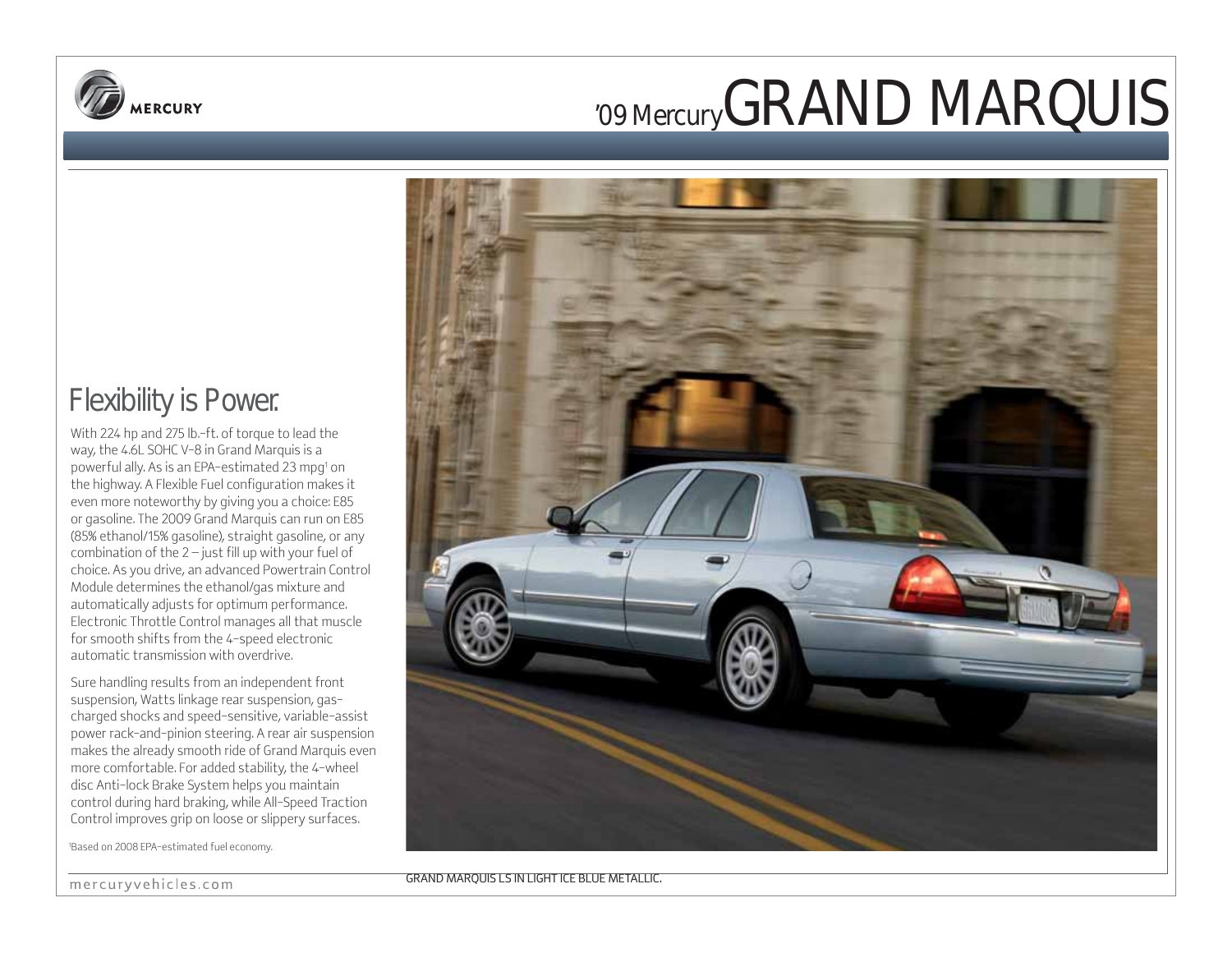



## Style and Comfort.

Whether the evening is a casual get-together with friends or a formal engagement at the theater, Grand Marquis helps you arrive feeling relaxed and refreshed. While Electronic Automatic Temperature Control effortlessly maintains the chosen cabin temperature, a leather-wrapped, tilt steering wheel fits comfortably in the driver's hands. Individual driver and right-front-passenger armrests provide more flexibility than a single armrest. And a message center with trip computer displays outside temperature, elapsed drive time, average fuel economy and other vehicle functions. To accommodate various tastes in music, as well as formats, Grand Marquis offers a choice of audio systems. The standard AM/FM stereo features a single-CD player, while an optional Dual-Media audio system plays both CDs and cassettes.

mercuryvehicles.com

GRAND MARQUIS LS IN LIGHT CAMEL WITH RENAISSANCE BURL WOODGRAIN ACCENTS.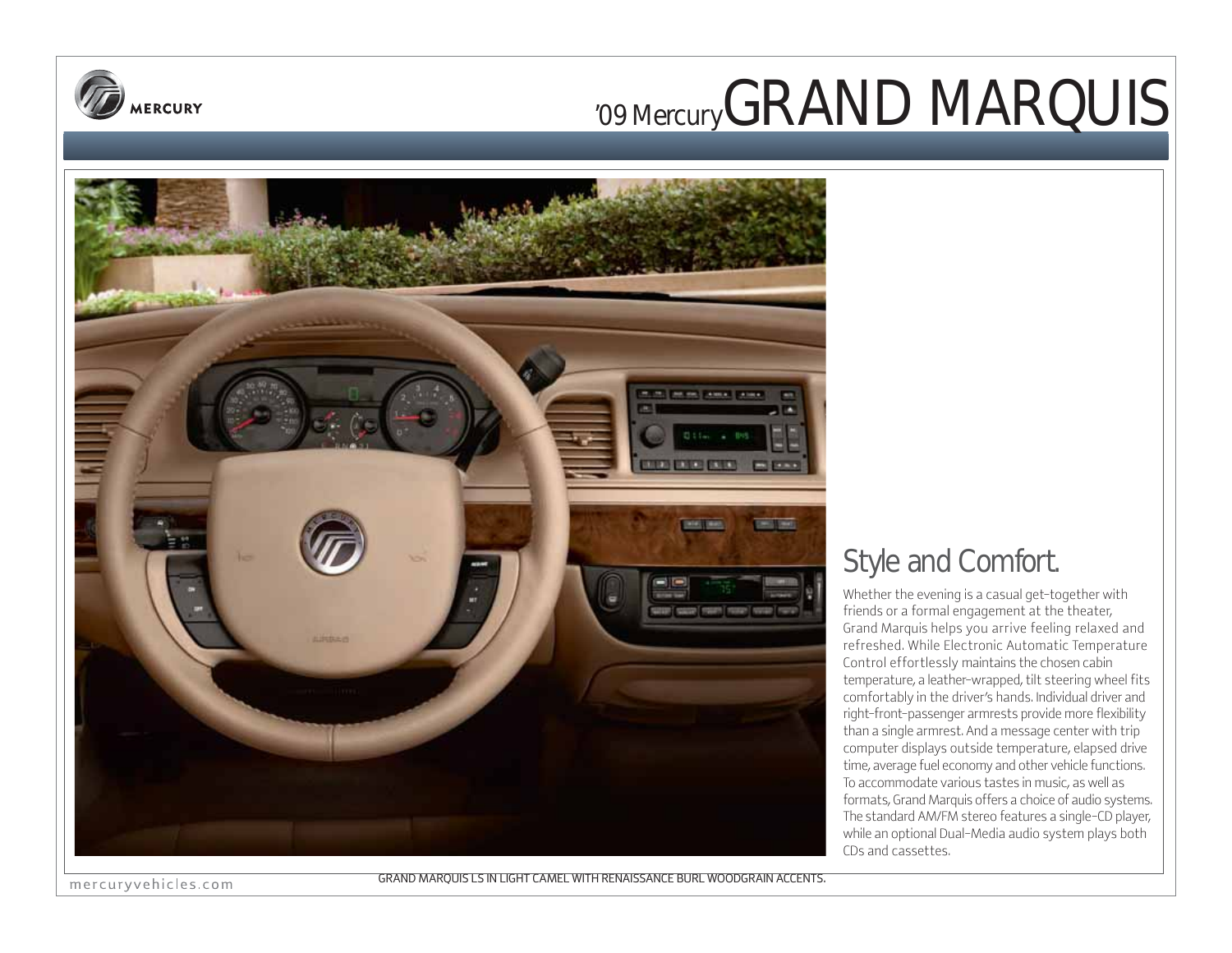



## Still Sized Just Right.

Mercury Grand Marquis for 2009 values the items you hold dear. Like 6-passenger seating in the most spacious interior in its class,' where family and friends can travel together – in one car – and in complete comfort. Or thoughtful design and functional features that are still standard equipment: a 6-way power driver seat with power lumbar and recline; a leather-wrapped steering wheel; a 6-way power front-passenger seat with power lumbar; leather-trimmed seating (heated front seats are optional); illuminated visor vanity mirrors for both driver and front passenger; cruise control; tilt steering column; carpeted floor mats; and elegant Renaissance Burl woodgrain accents all around. Those seated comfortably in the rear will enjoy their own amenities. A fold-down rear-seat center armrest features 2 cupholders, while reading lights help the hours pass by on longer trips. And with 20.6 cu. ft. of cargo space in its cavernous trunk, Grand Marquis can hold everything you need to bring along for the ride.

1 6-passenger Large Car class.

mercuryvehicles.com

GRAND MARQUIS LS IN LIGHT CAMEL LEATHER TRIM WITH RENAISSANCE BURL WOODGRAIN ACCENTS AND AVAILABLE WOOD-TRIMMED STEERING WHEEL.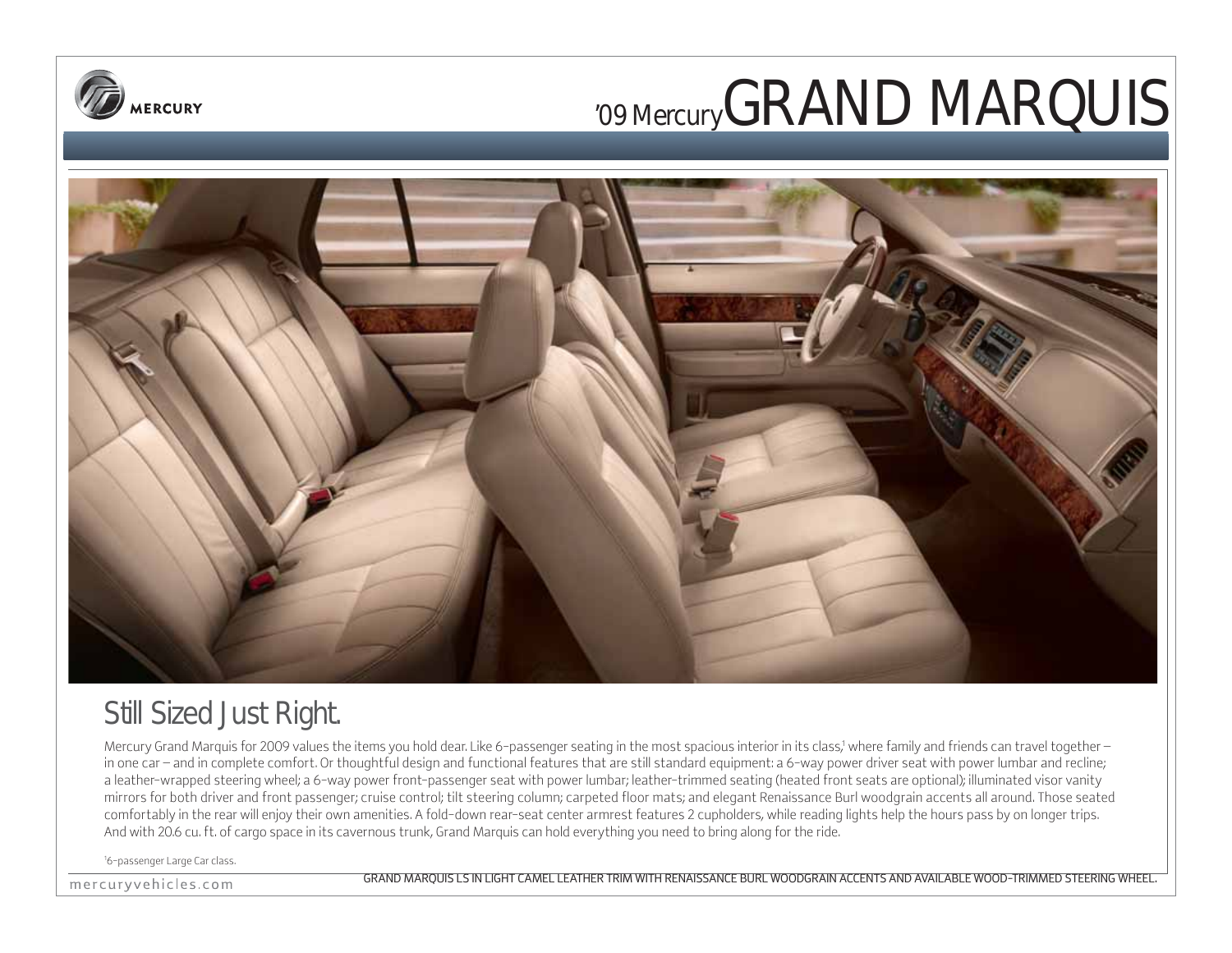



### Cradled in Comfort.

With the available Dual-Media Audio System playing your favorite CD or cassette, your comfortable journey begins in the leathertrimmed, 6-way power driver seat of Mercury Grand Marquis. With power recline and a power lumbar feature for additional back support, it's easy to find your perfect position. For the ultimate in cold-weather comfort, optional heated front seats chase away any chill.

Additional assistance for the driver comes from a leather-wrapped, tilt steering wheel with steering wheel-mounted cruise control, as well as optional poweradjustable brake and accelerator pedals that can move up to 2" forward and back.

In a vehicle with such a spacious interior, it's only appropriate that it should have an equally expansive trunk. How about 20.6 cu. ft.? That's enough to fit 6 golf bags.

For even more utility, get the available interior cargo organizer1 (shown at right). It fits deep inside the trunk and features top panels that provide a flat floor when the unit is closed. Removable, adjustable dividers create handy storage compartments that help keep items in place.

1 Available through your Mercury Dealer as a Genuine Mercury Accessory.

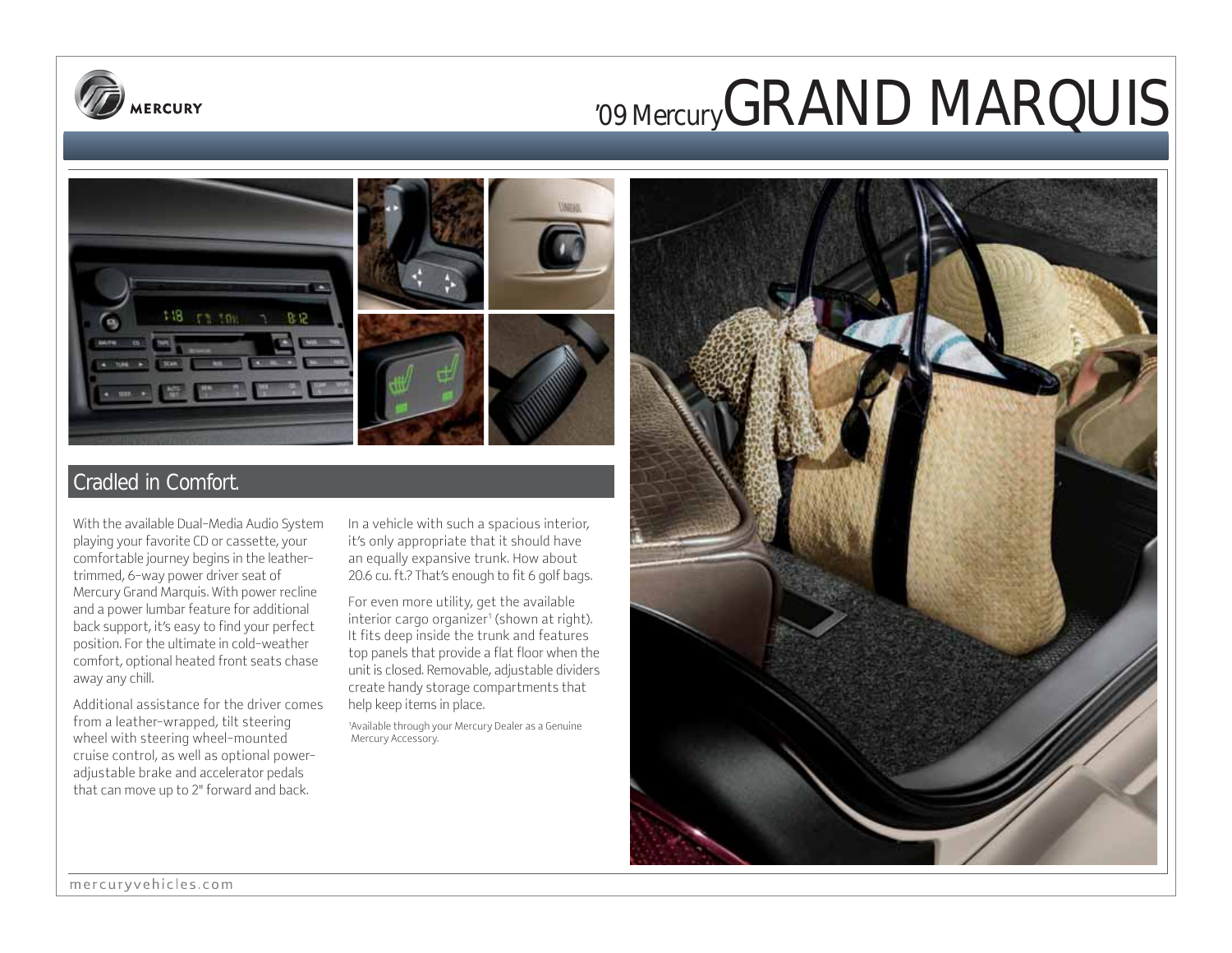





### A Heritage of Safety.

For 13 consecutive years (1996–2008), Mercury Grand Marquis received the government's highest 5-Star frontal crash test rating.<sup>1</sup> But the good news doesn't end there. With front-seat side airbags (shown left), Grand Marquis received a 5-Star crash test rating in all 5 categories – driver frontal impact, front-passenger frontal impact, front-seat side impact, rear-seat side impact and rollover resistance – an achievement it garnered 5 years in a row (2004–2008).

Side-intrusion door beams add structural stability, absorb energy, and help reduce cabin intrusion in certain side impacts. Power, heated sideview mirrors melt ice and snow buildup and help keep your view clear.

1 Star ratings are part of the U.S. Department of Transportation's Safercar.gov program (www.safercar.gov).

mercuryvehicles.com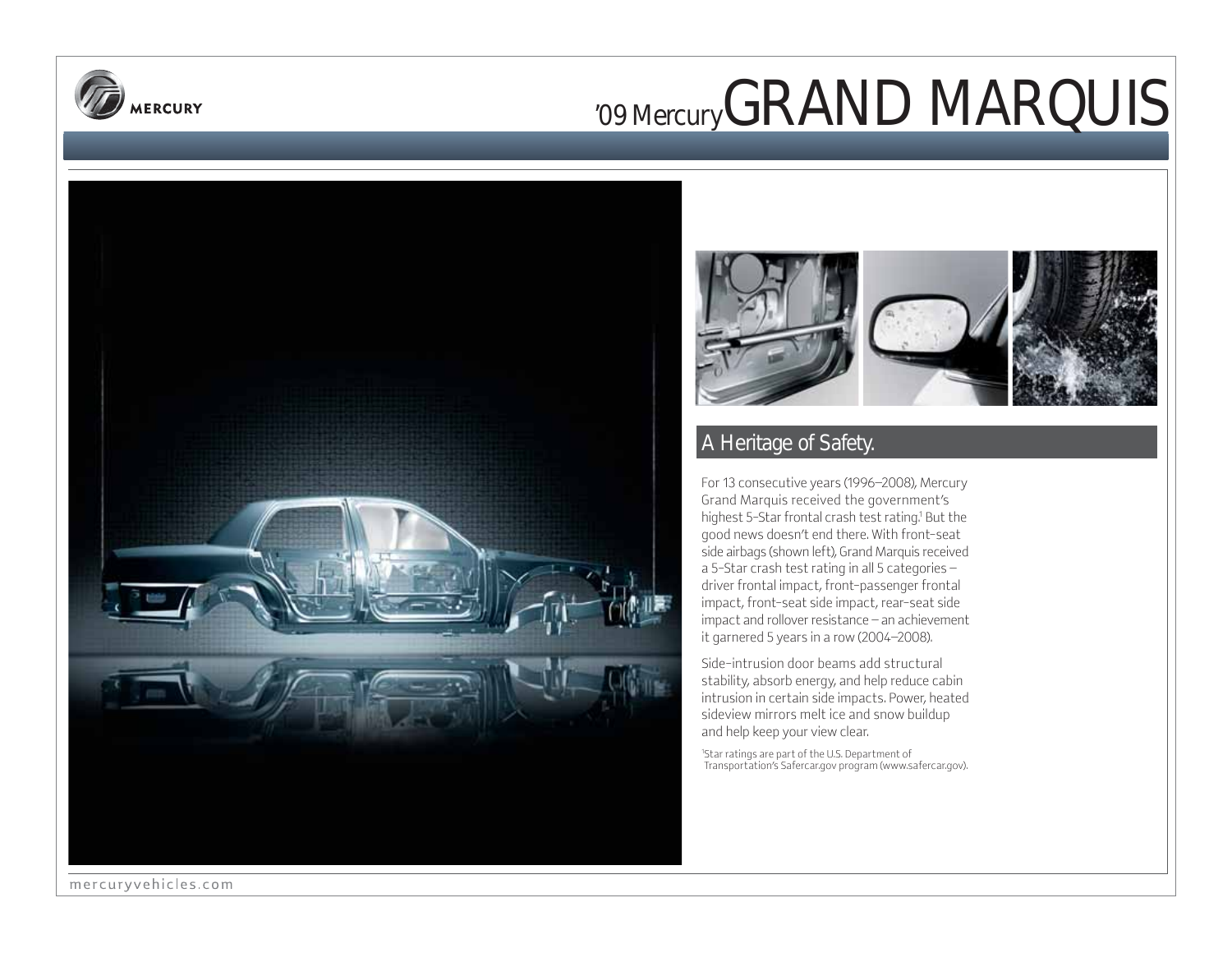

#### **STANDARD FEATURES**

### **POWERTRAIN/FUNCTIONALITY**

### **BASE MODEL DIMENSIONS**

Wheelbase 114.6" Length 211.1" Width (excluding mirrors) 78.3" Width (including mirrors) 85.7" Height 58.3" Front track 63.4" Rear track 65.6" Head room (front/rear) 39.5"/37.8" Shoulder room (front/rear) 60.6"/60.0" Hip room (front/rear) 57.4"/56.1" Leg room (front/rear) 41.6"/38.0"

mercuryvehicles.com

### **WEIGHTS AND CAPACITIES**

Seating capacity 6 Passenger volume 107.5 cu. ft. Cargo volume 20.6 cu. ft.

| <b>EXTERIOR</b>                                     |
|-----------------------------------------------------|
| 17" 14-spoke painted-aluminum wheels                |
| P225/60TR17 all-season WSW tires                    |
| Automatic on/off headlamps with delay               |
| Black door handles with chrome surround             |
| Bodyside moldings                                   |
| Chrome grille                                       |
| Cornering lamps                                     |
| Fog lamps                                           |
| Power, heated sideview mirrors with body-color caps |
| Solar-tinted glass                                  |
| Variable-intermittent wipers                        |
| Wraparound taillamps                                |
|                                                     |

### **SAFETY/SECURITY**

Personal Safety System® for driver and right-front passenger with dual-stage<br>front airbags,' safety belt pretensioners, safety belt energy-management<br>retractors, safety belt usage sensors, driver-seat position sensor, cras

Front-seat side airbags<sup>1</sup> Remote keyless-entry system with SmartLock feature SecuriCode<sup>™</sup> keyless-entry keypad SecuriLock® passive anti-theft ignition system Side-intrusion door beams Tire Pressure Monitoring System (excludes spare)

### **OPTIONAL FEATURES**

17" 18-spoke chrome-aluminum wheels Dual-Media AM/FM stereo with cassette and single-CD player Heated front seats Power-adjustable pedals Smoker's Package Wood- and leather-trimmed steering wheel with secondary audio and climate controls



| <u>Rear spoiler</u><br>Electrochromic mirrors<br>Remote start systems<br>Vehicle security system<br>Side window deflectors<br>Splash guards<br>Premium carpeted floor mats<br>Wiper Shaker <sup>2</sup><br>Interior cargo net<br>Interior cargo organizer<br>All-weather floor mats | Garmin® nüvi® Portable Navigation System <sup>2</sup> |
|-------------------------------------------------------------------------------------------------------------------------------------------------------------------------------------------------------------------------------------------------------------------------------------|-------------------------------------------------------|
|                                                                                                                                                                                                                                                                                     |                                                       |
|                                                                                                                                                                                                                                                                                     |                                                       |
|                                                                                                                                                                                                                                                                                     |                                                       |
|                                                                                                                                                                                                                                                                                     |                                                       |
|                                                                                                                                                                                                                                                                                     |                                                       |
|                                                                                                                                                                                                                                                                                     |                                                       |
|                                                                                                                                                                                                                                                                                     |                                                       |
|                                                                                                                                                                                                                                                                                     |                                                       |
|                                                                                                                                                                                                                                                                                     |                                                       |
|                                                                                                                                                                                                                                                                                     |                                                       |
|                                                                                                                                                                                                                                                                                     |                                                       |
|                                                                                                                                                                                                                                                                                     |                                                       |

### Visit mercuryaccessories.com to use

the Accessorizer, learn complete accessory details and view purchase instructions. p



1 Always wear your safety belt and secure children in the rear seat. 2 Mercury Licensed Accessories.

Garmin is a registered trademark of Garmin Ltd.



**17" 14-SPOKE PAINTED-ALUMINUM** STANDARD ON LS



**17" 18-SPOKE CHROME-ALUMINUM** AVAILABLE ON LS